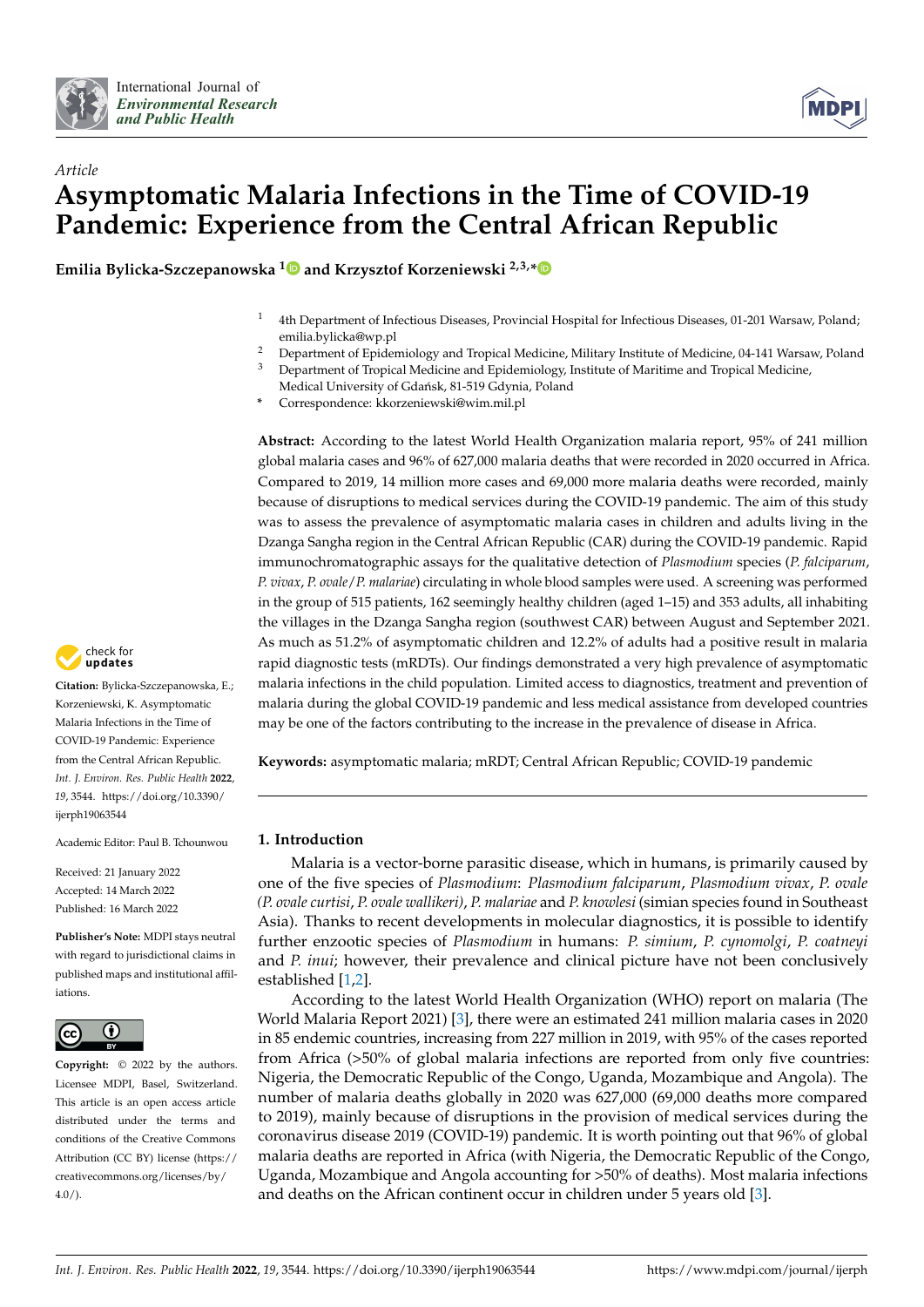Some experts estimate that because of the effects of the ongoing COVID-19 pandemic and a possible collapse of the public health care systems in many developing countries, the rates of morbidity and mortality of malaria in Africa are likely to increase rapidly [\[4\]](#page-7-3). According to WHO, *P. falciparum* is responsible for 99.7% of all malaria infections in Africa [\[3\]](#page-7-2). In 2020 there were a total of 215 million suspected, presumed or confirmed cases of malaria on the continent [\[3\]](#page-7-2). However, some experts estimate that a lot of malaria cases in Africa go undetected (this is associated with a high proportion of asymptomatic infections), and this, in turn, remains a major obstacle in the fight to eliminate malaria from the continent [\[4\]](#page-7-3). The Central African Republic (CAR) is a landlocked country in Sub-Saharan Africa where malaria transmission occurs year-round. The population of the country is 4.8 million people. According to WHO, there were 2,730,158 suspected and 1,980,804 presumed or confirmed cases of malaria in CAR in 2020; all of the cases were reportedly caused by *P. falciparum* [\[3\]](#page-7-2). In CAR, malaria is considered to be responsible for as much as 40% of all reported illnesses and 10% of all registered deaths, especially in the paediatric population [\[5\]](#page-7-4). Because diagnostic capabilities in CAR are limited and because of high rates of asymptomatic infections in the area, a significant proportion of cases are classified as suspected. In early 2020 (in the pre-pandemic period), the authors tested for malaria 500 seemingly healthy children (aged 1–15) living in the Dzanga Sangha region in southwest CAR (the same population of children was involved in the present study). Rapid diagnostic test (RDT) results showed that the overall prevalence of asymptomatic malaria in the study group at that time was 35.2% [\[6\]](#page-7-5).

The present study aimed to assess the prevalence of asymptomatic malaria cases in children and adults living in the Dzanga Sangha region in the Central African Republic during the COVID-19 pandemic.

## **2. Materials and Methods**

#### *2.1. Study Population*

The study was conducted between August and September 2021 and involved a group of 515 patients, children (aged 1–15 years) and adults (aged 16–76) of both sexes (settled Bantu and semi-nomadic BaAka Pygmies) living in the Monasao village (population of approx. 4000 people) and neighbouring villages in the Dzanga Sangha region (Bayanga subprefecture with a population of approx. 12,000; Sangha-Mbaere prefecture; elevation: 510 m above sea level) in the southwest CAR. Adults and children were recruited in the villages, then directed to the local health care facility in Monasao, where malaria rapid diagnostic tests (mRDTs) were used (the only available diagnostic tool for malaria detection, no possibility of malaria confirmation by microscopy). The only inclusion criteria were the absence of clinical signs and symptoms of malaria (body temperature  $\leq 37.5$  °C). The exclusion criteria were: the presence of malaria signs and symptoms, anti-malarial treatment received in the past 28 days and difficulties in the venepuncture procedure. On behalf of the paediatric patients, the consent to participate in the study was given by their parents. The parents had been informed of the study's purpose and methods. The interviews were conducted in their native language, either in Sango (a language spoken by the Bantu) or Mbenzele (a language used by the BaAka Pygmies). Medical personnel responsible for carrying out the study procedures measured the participants' body weight and body temperature (correct temperature was defined as  $\leq$ 37.0 °C, low-grade fever: 37.1–37.5 °C, fever:  $\geq$ 37.6 °C). Next, the medical staff performed RDTs for malaria as well as haemoglobin measurements to identify any possible cases of anaemia.

#### *2.2. Malaria Screening and Blood Sampling Procedures*

Immunochromatographic mRDT (Pf/Pv/Pan; Beright, Hangzhou AllTest Biotech Co., Ltd.) detecting *Plasmodium* species (*P. falciparum*, *P. vivax*, *P. ovale/P. malariae*) in whole blood samples were used. Asymptomatic malaria was defined as the presence of *Plasmodium* species on mRDT with no clinical signs of the disease (body temperature  $\leq$ 37.5 °C, no chills, headache, joint pain, weakness, vomiting or diarrhoea). The mRDT sensitivity (the ability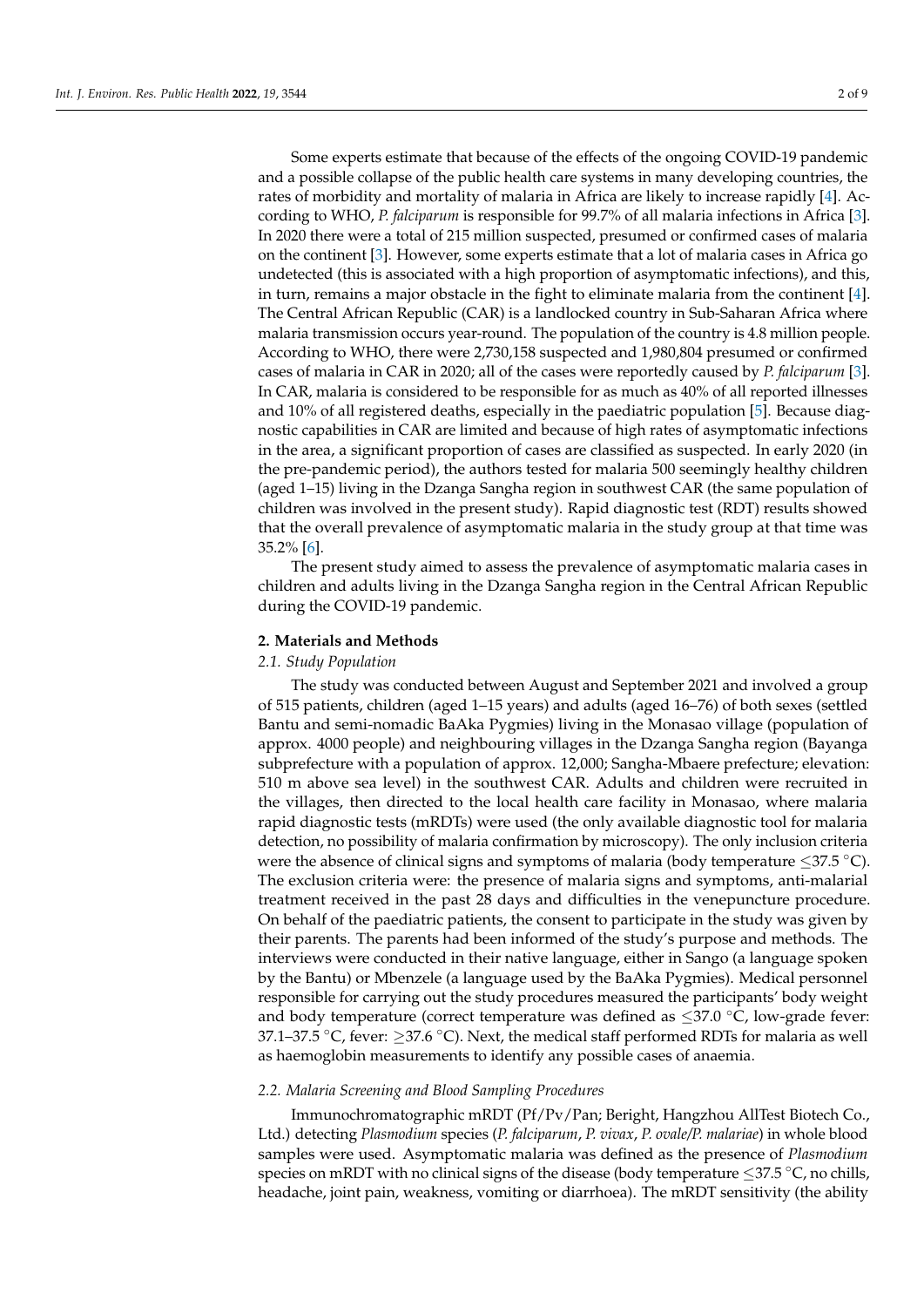of the test to correctly identify patients who have malaria, true positive rate) is >98.7% and its specificity (the ability of the test to correctly identify patients who do not have malaria, true negative rate) is >99.0% (according to the manufacturer's specifications) [\[7\]](#page-7-6).

#### *2.3. Haemoglobin Measurements*

Haemoglobin level was measured using a portable  $Diag$ - $TM$  analyzer (EKF Diagnostics, Cardiff, UK) by examining a venous blood sample. The definition of anaemia was based on the WHO criteria [\[8\]](#page-7-7), where a haemoglobin level of  $\geq$ 12 g/dL in women,  $\geq$ 13 g/dL in men and  $\geq$ 12 g/dL in elderly people (both sexes) is regarded as normal; 11.0–11.9 g/dL in women and 11.0–12.9 g/dL in men as mild, 8.0–10.9 g/dL as moderate and <8.0 g/dL as severe anaemia.

### *2.4. Statistical Methods*

Statistical analysis was carried out using StatSoft, Inc. (2014) STATISTICA (data analysis software system) version 12.0. (StatSoft, Kraków, Polska) <www.statsoft.com> (accessed on 10 October 2021). All data were presented as mean (standard deviation), range, median and 95% confidence interval (CI). Groups of data were compared using t-Student, U Mann-Whitney or Kruskal-Wallis test. Values of  $p < 0.05$  or lower were considered significant.

## *2.5. Ethical Approval*

The research project was approved by the Committee on Bioethics at the Military Institute of Medicine, Warsaw, Poland (Decision No. 22/WIM/2020) under the Declaration of Helsinki (1996) and the rules elaborated by the European Union "Good clinical practice for trials on medicinal products in the European Community. The rules governing medicinal products in the European Community" (1999) ratified by the Committee of Ethics in Poland (March 1993). The tests performed in the CAR were carried out with the written consent of each participant and under the supervision of priest Wojciech Lula (a catholic mission superior and a manager of the healthcare centre in Monasao, Bayanga subprefecture, Sangha-Mbaere prefecture), with considerable help from the medical staff working at the healthcare centre.

## **3. Results**

The study involved 162 children (Table [1\)](#page-2-0) and 353 adults (Table [2\)](#page-3-0) without any clinical signs of malaria. The most significant finding of the study was a high prevalence of malaria (51.2%) in asymptomatic children. The mean age of the children with a positive result on mRDT was 5.8 years. Children with mRDT (+) were statistically significantly younger ( $p = 0.0006$ ). The mean body weight of the children with mRDT (+) was 17.0 kg. Children with mRDT (+) had significantly lower body weight (*p* < 0.0001). The mean body temperature of the children with mRDT (+) as well as those with mRDT (-) was 36.6 °C. The mean Hb g% of the children with mRDT  $(+)$  was 10.4 g/dL. Children with mRDT  $(+)$ had significantly lower Hb  $g\%$  ( $p < 0.000001$ ).

<span id="page-2-0"></span>**Table 1.** Characteristics of asymptomatic children (*n* = 162).

| <b>Variables</b> | $mRDT(-)$<br>$(n = 79)$ | $m\text{RDT}(+)$<br>$(n = 83)$ | Total<br>$(n = 162)$ | <i>p</i> -Value       |
|------------------|-------------------------|--------------------------------|----------------------|-----------------------|
| Age (years)      |                         |                                |                      | $0.0006$ <sup>1</sup> |
| Mean (SD)        | 7.8(3.9)                | 5.8(3.6)                       | 6.8(3.9)             |                       |
| Range            | $1.0 - 15.0$            | $1.0 - 15.0$                   | $1.0 - 15.0$         |                       |
| Median           | 8.0                     | 5.0                            | 6.0                  |                       |
| 95%CI            | [7.0; 8.7]              | [5.0; 6.6]                     | [6.2; 7.4]           |                       |
| <b>Sex</b>       |                         |                                |                      | 0.3301 <sup>3</sup>   |
| Female           | $46(58.2\%)$            | 42 $(50.6\%)$                  | 88 (54.3%)           |                       |
| Male             | 33 (41.8%)              | 41 $(49.4\%)$                  | 74 (45.7%)           |                       |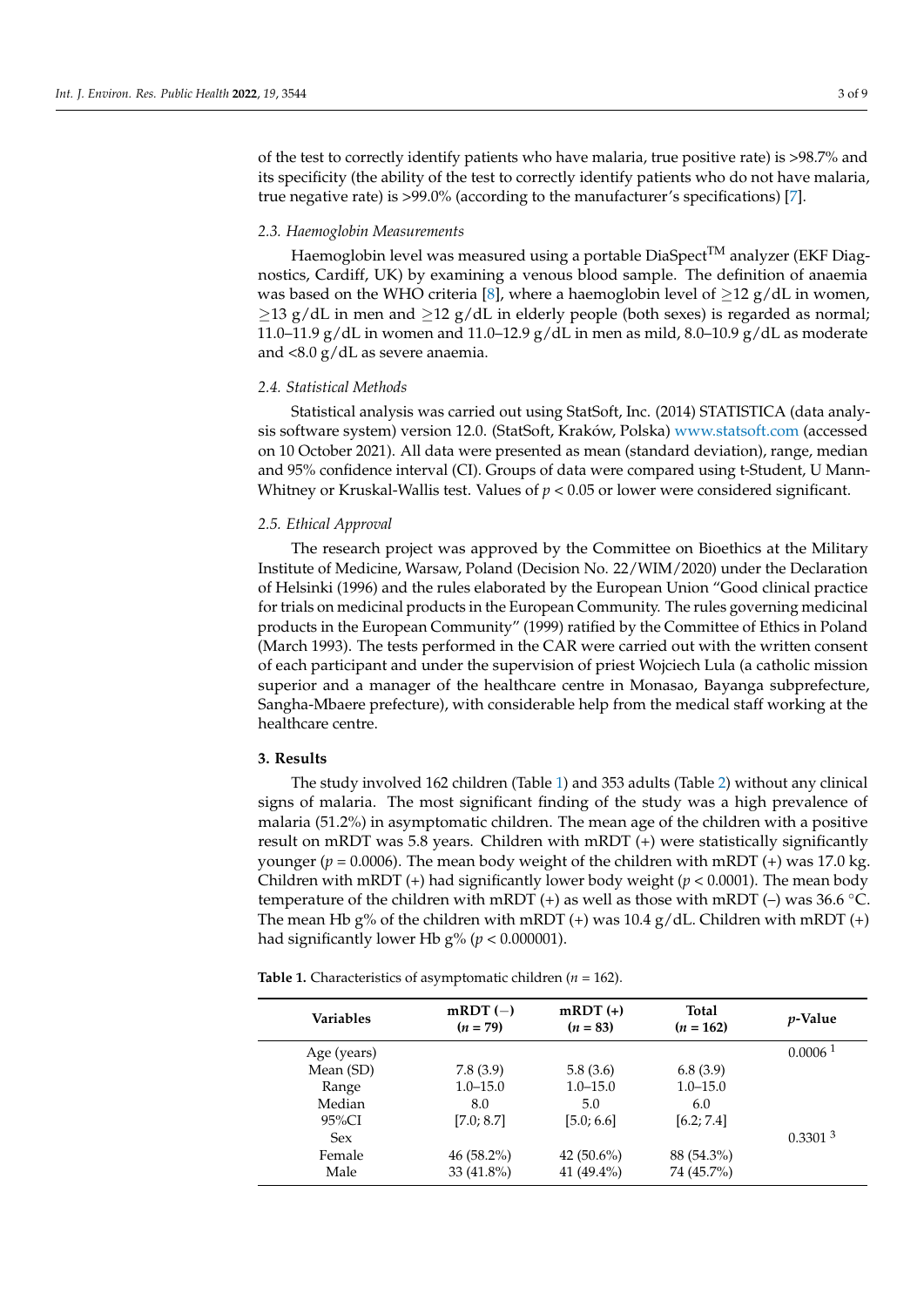| <b>Variables</b>               | $mRDT(-)$<br>$(n = 79)$ | $m\text{RDT}(+)$<br>$(n = 83)$ | Total<br>$(n = 162)$ | <i>p</i> -Value           |
|--------------------------------|-------------------------|--------------------------------|----------------------|---------------------------|
| Body weight (kg)               |                         |                                |                      | $< 0.0001$ <sup>1</sup>   |
| Mean (SD)                      | 22.8(10.2)              | 17.0(9.2)                      | 19.8(10.1)           |                           |
| Range                          | $4.0 - 49.0$            | $3.0 - 50.0$                   | $3.0 - 50.0$         |                           |
| Median                         | 21.0                    | 15.0                           | 18.0                 |                           |
| $95\%$ CI                      | [20.5; 25.1]            | [15.0; 19.0]                   | [18.2; 21.4]         |                           |
| Body temperature $(^{\circ}C)$ |                         |                                |                      | $0.6534$ <sup>1</sup>     |
| Mean (SD)                      | 36.6(0.3)               | 36.6(0.3)                      | 36.6(0.3)            |                           |
| Range                          | $36.0 - 37.4$           | $36.0 - 37.4$                  | $36.0 - 37.4$        |                           |
| Median                         | 36.7                    | 36.7                           | 36.7                 |                           |
| $95\%$ CI                      | [36.6; 36.7]            | [36.6; 36.7]                   | [36.6; 36.7]         |                           |
| H <sub>b</sub> $g\%$           |                         |                                |                      | $< 0.000001$ <sup>2</sup> |
| Mean (SD)                      | 11.6(1.4)               | 10.4(1.5)                      | 11.0(1.6)            |                           |
| Range                          | $8.8 - 15.5$            | $6.5 - 13.8$                   | $6.5 - 15.5$         |                           |
| Median                         | 11.6                    | 10.4                           | 11.1                 |                           |
| 95%CI                          | [11.3; 12.0]            | [10.1; 10.8]                   | [10.8; 11.3]         |                           |

**Table 1.** *Cont.*

<sup>1</sup> U Mann-Whitney; <sup>2</sup> *t*-Student; <sup>3</sup> Chi-square.

<span id="page-3-0"></span>

|  | Table 2. Characteristics of asymptomatic adults ( $n = 353$ ). |  |  |  |  |  |
|--|----------------------------------------------------------------|--|--|--|--|--|
|--|----------------------------------------------------------------|--|--|--|--|--|

| <b>Variables</b>               | $mRDT(-)$<br>$(n = 310)$ | $m\text{RDT}(+)$<br>$(n = 43)$ | <b>Total</b><br>$(n = 353)$ | <i>p</i> -Value       |
|--------------------------------|--------------------------|--------------------------------|-----------------------------|-----------------------|
| Age (years)                    |                          |                                |                             | 0.2004 <sup>1</sup>   |
| Mean (SD)                      | 37.8 (14.8)              | 35.5(16.9)                     | 37.5(15.1)                  |                       |
| Range                          | $16.0 - 76.0$            | $16.0 - 76.0$                  | $16.0 - 76.0$               |                       |
| Median                         | 37.5                     | 32.0                           | 36.0                        |                       |
| 95%CI                          | [36.1; 39.4]             | [30.3; 40.7]                   | [35.9; 39.1]                |                       |
| <b>Sex</b>                     |                          |                                |                             | 0.2288 <sup>2</sup>   |
| Female                         | 202 (65.2%)              | $32(74.4\%)$                   | 234 (66.3%)                 |                       |
| Male                           | 108 (34.8%)              | 11 $(25.6\%)$                  | 119 (33.7%)                 |                       |
| Body weight (kg)               |                          |                                |                             | 0.8601 <sup>1</sup>   |
| Mean (SD)                      | 47.9(10.1)               | 47.4 (8.4)                     | 47.8(9.9)                   |                       |
| Range                          | $22.0 - 105.0$           | $32.0 - 69.0$                  | $22.0 - 105.0$              |                       |
| Median                         | 46.0                     | 46.0                           | 46.0                        |                       |
| $95\%CI$                       | [46.8; 49.0]             | [44.9; 50.0]                   | [46.8; 48.9]                |                       |
| Body temperature $(^{\circ}C)$ |                          |                                |                             | $0.4034$ <sup>1</sup> |
| Mean (SD)                      | 36.6(0.2)                | 36.5(0.3)                      | 36.6(0.2)                   |                       |
| Range                          | $36.0 - 37.4$            | $36.0 - 37.1$                  | $36.0 - 37.4$               |                       |
| Median                         | 36.6                     | 36.6                           | 36.6                        |                       |
| 95%CI                          | [36.6; 36.6]             | [36.5; 36.6]                   | [36.6; 36.6]                |                       |
| H <sub>b</sub> $g\%$           |                          |                                |                             | 0.0036 <sup>1</sup>   |
| Mean (SD)                      | 12.2(1.7)                | 11.5(1.4)                      | 12.1(1.7)                   |                       |
| Range                          | $9.3 - 16.5$             | $9.0 - 14.5$                   | $9.0 - 16.5$                |                       |
| Median                         | 12.2                     | 11.5                           | 12.2                        |                       |
| 95%CI                          | [12.0; 12.4]             | [11.0; 11.9]                   | [11.9; 12.3]                |                       |

<sup>1</sup> U Mann-Whitney; <sup>2</sup> Chi-square.

The prevalence of *Plasmodium* infections was much lower among asymptomatic adults than it was among children (12.2% vs. 51.2%,  $p < 0.0001$ ). The mean Hb g% of the adults with mRDT (+) was 11.5. Adults with mRDT (+) had significantly lower Hb  $g\%$  ( $p = 0.0036$ ).

The study revealed infections with different species of *Plasmodium*, including *P. falciparum* (99.0%), *P. vivax* (6.3%) and Pan (*P. ovale*/*P. malariae*, 4.8%) (Tables [3](#page-4-0) and [4\)](#page-4-1). More than one *Plasmodium* species were observed in 3.6% of the children and 11.6% of the adults tested.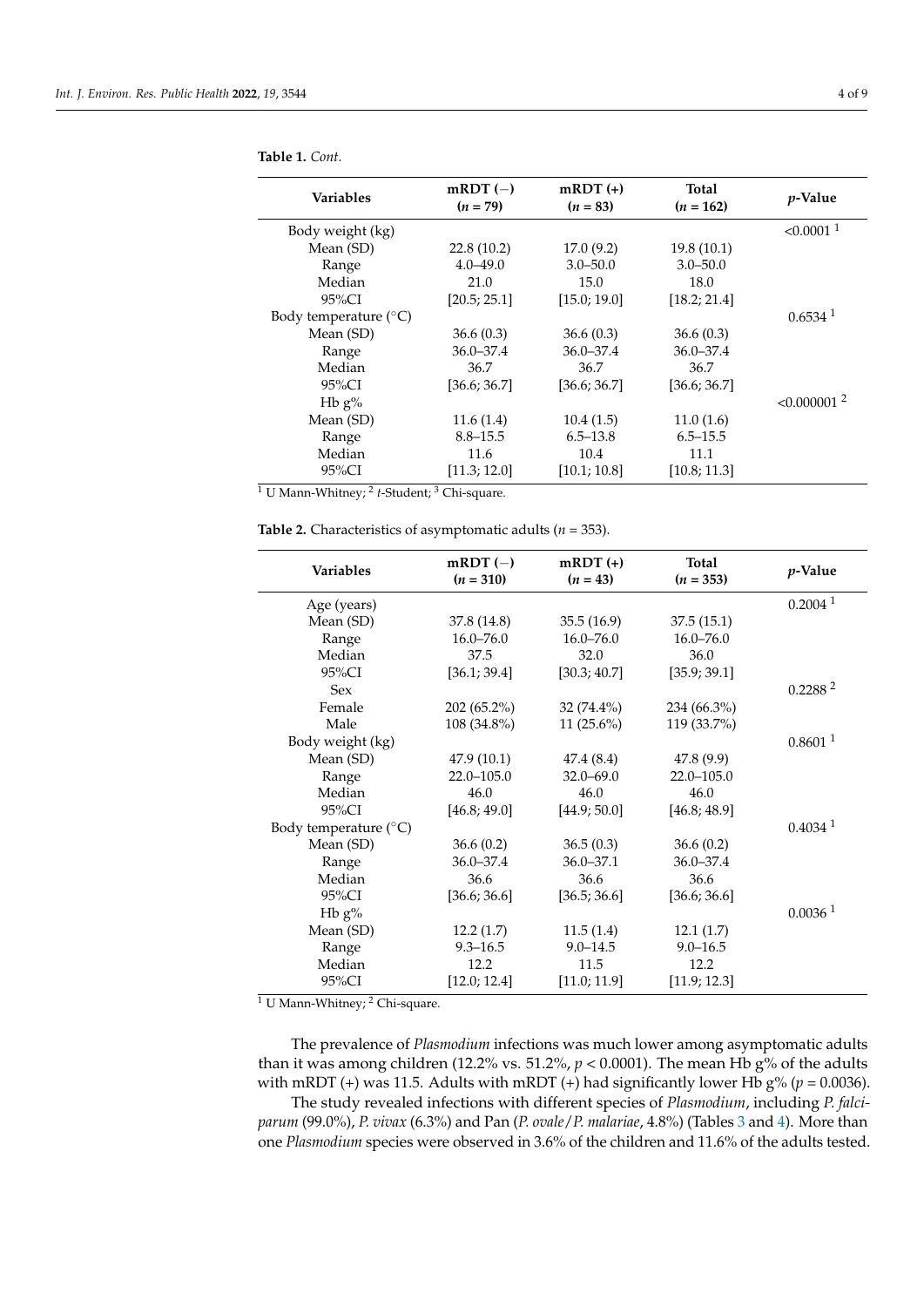| <b>Variables</b>               | P. falciparum<br>$(n = 83)$ | P. vivax<br>$(n=3)$ | Pan<br>(P. ovale/P. malariae)<br>$(n = 1)$ |
|--------------------------------|-----------------------------|---------------------|--------------------------------------------|
| Age (years)                    |                             |                     |                                            |
| Mean (SD)                      | 5.8(3.6)                    | 7.7(4.6)            | 13 years                                   |
| Range                          | $1.0 - 15.0$                | $5.0 - 13.0$        |                                            |
| Median                         | 5.0                         | 5.0                 |                                            |
| 95%CI                          | [5.0; 6.6]                  | $[-3.8;19.1]$       |                                            |
| <b>Sex</b>                     |                             |                     |                                            |
| Female                         | 42 $(50.6\%)$               | $2(66.7\%)$         | $1(100.0\%)$                               |
| Male                           | 41 $(49.4\%)$               | $1(33.3\%)$         | $0(0.0\%)$                                 |
| Body weight (kg)               |                             |                     |                                            |
| Mean (SD)                      | 17.0(9.2)                   | 20.0(8.7)           | $30 \text{ kg}$                            |
| Range                          | $3.0 - 50.0$                | $14.0 - 30.0$       |                                            |
| Median                         | 15.0                        | 16.0                |                                            |
| $95\%$ CI                      | [15.0; 19.0]                | $[-1.7;41.7]$       |                                            |
| Body temperature $(^{\circ}C)$ |                             |                     |                                            |
| Mean (SD)                      | 36.6(0.3)                   | 36.4(0.1)           | 36.5 °C                                    |
| Range                          | $36.0 - 37.4$               | $36.4 - 36.5$       |                                            |
| Median                         | 36.7                        | 36.4                |                                            |
| 95%CI                          | [36.6; 36.7]                | [36.3;36.6]         |                                            |
| Hb $g\%$                       |                             |                     |                                            |
| Mean (SD)                      | 10.4(1.5)                   | 10.9(1.4)           | $9.3 g\%$                                  |
| Range                          | $6.5 - 13.8$                | $9.3 - 11.7$        |                                            |
| Median                         | 10.4                        | 11.7                |                                            |
| 95%CI                          | [10.1; 10.8]                | [7.5; 14.3]         |                                            |

<span id="page-4-0"></span>**Table 3.** Children with mRDT  $(+)$   $(n = 83)$ .

<span id="page-4-1"></span>**Table 4.** Adults with mRDT  $(+)$   $(n = 43)$ .

| <b>Variables</b>               | P. falciparum<br>$(n = 43)$ | P. vivax<br>$(n = 5)$ | Pan<br>(P. ovale/P. malariae) | <i>p</i> -Value       |
|--------------------------------|-----------------------------|-----------------------|-------------------------------|-----------------------|
|                                |                             |                       | $(n = 5)$                     |                       |
| Age (years)                    |                             |                       |                               | 0.1478 <sup>1</sup>   |
| Mean (SD)                      | 35.5(16.9)                  | 46.6 (17.6)           | 46.6 (17.6)                   |                       |
| Range                          | $16.0 - 76.0$               | $22.0 - 65.0$         | $22.0 - 65.0$                 |                       |
| Median                         | 32.0                        | 48.0                  | 48.0                          |                       |
| 95%CI                          | [30.3; 40.7]                | [24.7;68.5]           | [24.7;68.5]                   |                       |
| <b>Sex</b>                     |                             |                       |                               | 0.9733 <sup>2</sup>   |
| Female                         | $32(74.4\%)$                | $4(80.0\%)$           | $4(80.0\%)$                   |                       |
| Male                           | 11 $(25.6\%)$               | $1(20.0\%)$           | $1(20.0\%)$                   |                       |
| Body weight (kg)               |                             |                       |                               | $0.1664$ <sup>1</sup> |
| Mean (SD)                      | 47.4 (8.4)                  | 52.0(8.5)             | 52.0(8.5)                     |                       |
| Range                          | $32.0 - 69.0$               | $43.0 - 66.0$         | $43.0 - 66.0$                 |                       |
| Median                         | 46.0                        | 50.0                  | 50.0                          |                       |
| 95%CI                          | [44.9; 50.0]                | [41.5;62.5]           | [41.5;62.5]                   |                       |
| Body temperature $(^{\circ}C)$ |                             |                       |                               | 0.3705 <sup>1</sup>   |
| Mean (SD)                      | 36.5(0.3)                   | 36.7(0.3)             | 36.7(0.3)                     |                       |
| Range                          | $36.0 - 37.1$               | $36.5 - 37.1$         | $36.5 - 37.1$                 |                       |
| Median                         | 36.6                        | 36.6                  | 36.6                          |                       |
| 95%CI                          | [36.5; 36.6]                | [36.4;37.1]           | [36.4;37.1]                   |                       |
| H <sub>b</sub> $g\%$           |                             |                       |                               | $0.9751$ <sup>1</sup> |
| Mean (SD)                      | 11.5(1.4)                   | 11.8(0.4)             | 11.8(0.4)                     |                       |
| Range                          | $9.0 - 14.5$                | $11.3 - 12.2$         | $11.3 - 12.2$                 |                       |
| Median                         | 11.5                        | 11.9                  | 11.9                          |                       |
| 95%CI                          | [11.0; 11.9]                | [11.3; 12.2]          | [11.3; 12.2]                  |                       |

<sup>1</sup> Kruskal-Wallis; <sup>2</sup> Chi-square.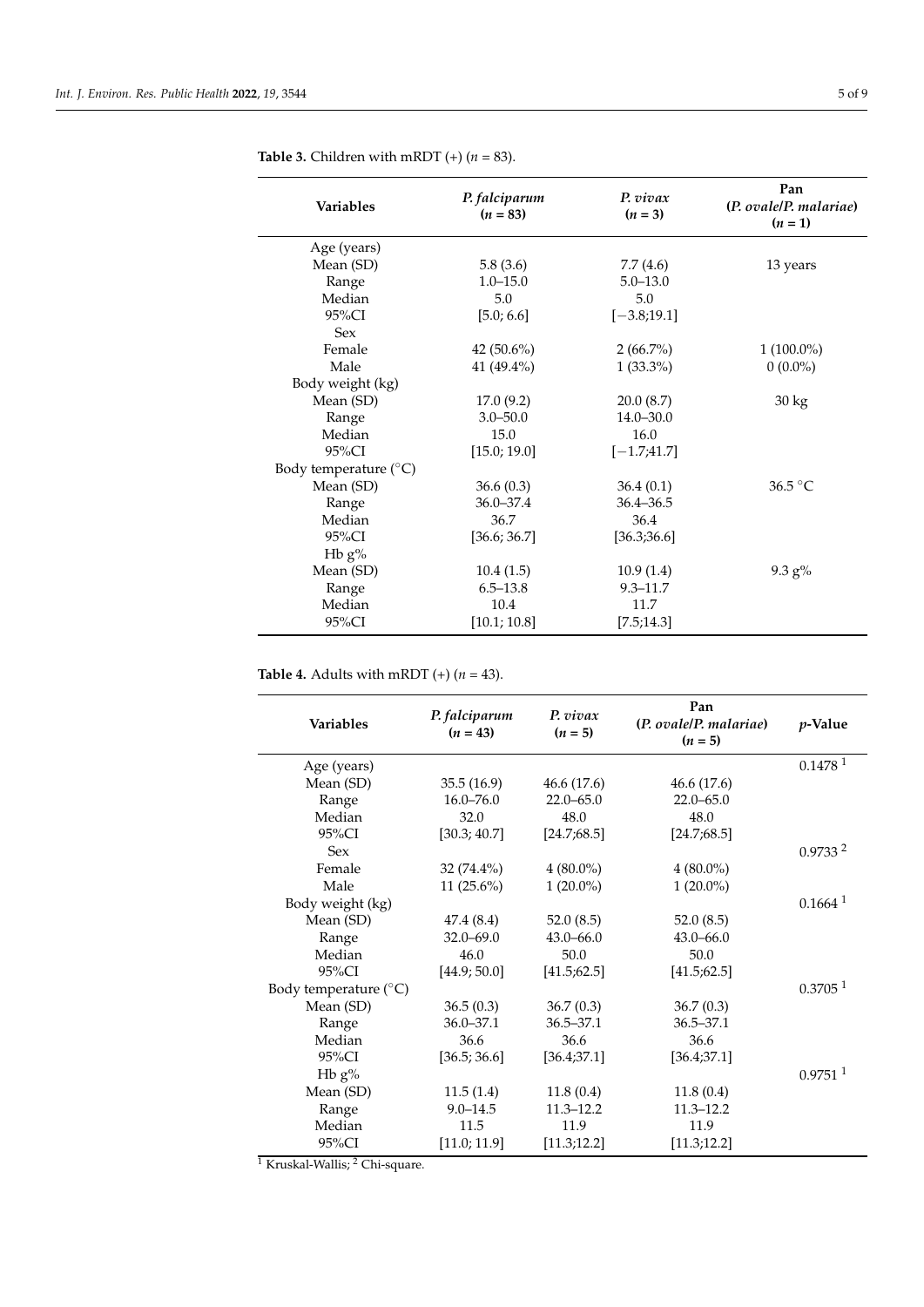# **4. Discussion**

Malaria remains a primary health issue in Africa as it accounts for 9% of all illnesses reported from this continent [\[3\]](#page-7-2). In Europe, more than 8000 cases of imported malaria are reported each year, and a vast majority of those cases are imported from Africa [\[9\]](#page-7-8). The WHO has warned that due to the COVID-19 impact, the number of new cases and deaths from malaria in Africa is likely to increase. On the other hand, because the prevalence rates of SARS-CoV-2 infections are much lower in African countries than they are in Asia, Europe or in North and South America [\[10\]](#page-7-9), tourism industry experts forecast that Africa may soon become the popular destination for travellers from high-income countries (12% increase in arrivals in 2021 compared to 2020) [\[11\]](#page-7-10).

The aim of this study was to assess the prevalence of asymptomatic malaria cases in children and adults living in the Dzanga Sangha region in the Central African Republic (CAR) during the COVID-19 pandemic. The WHO has indicated that the actual rates of malaria cases in the CAR could be underestimated, and in fact, they may be several times higher than the official reports suggest. This is mainly due to the fact that a significant number of malaria cases in the region are asymptomatic [\[12\]](#page-7-11). Children are one of the most vulnerable groups affected by malaria in high-transmission areas of sub-Saharan Africa [\[13\]](#page-7-12). Asymptomatic carriers do not seek treatment for their infection and add up to a reservoir of parasites available for transmission by *Anopheles* mosquitoes [\[14\]](#page-7-13). The long-term asymptomatic carriage may represent a form of tolerance to the parasite in children building up their immune response. In this way, the asymptomatic carriage would protect these children from developing a mild or severe malaria attack by keeping their immunity effective [\[15,](#page-8-0)[16\]](#page-8-1). Conversely, asymptomatic carriage may represent a mode of entry to symptomatic malaria, especially in young children [\[17\]](#page-8-2).

The results of this study conducted during the COVID-19 pandemic (August–September 2021) revealed that as much as 51.2% of the involved paediatric group (i.e., 162 seemingly healthy children aged 1–15 years old living in the southwest Central African Republic) had asymptomatic malaria. A study conducted before the pandemic (early 2020) in the same group of children (500 children aged 1–15) identified asymptomatic cases of malaria in 35.2% of the examined group. The results demonstrate very high malaria prevalence rates in the child population living in Central Africa. Our current findings are similar to those reported by Maziarz et al. [\[18\]](#page-8-3) in northern Uganda in a sample of more than 1000 children under 16 years old, where asymptomatic malaria was identified in 52.4% participants. Asymptomatic infections go unnoticed and thus are never treated [\[19\]](#page-8-4), resulting in anaemia, disturbed concentration and learning difficulties [\[20\]](#page-8-5). They are prevalent in all parts of sub-Saharan Africa [\[21](#page-8-6)[–23\]](#page-8-7) and pose a real challenge for malaria prevention and control strategies on the continent. Asymptomatic carriers remain the main reservoir of infection that spawns new clinical cases. The mean age of asymptomatic children with a positive result on mRDT in our research study was 5.8 years. Children with mRDT (+) were statistically significantly younger. According to Ndamukong-Nyanga et al. [\[24\]](#page-8-8), the drop in the prevalence of malaria associated with an increase in age is related to the acquisition of protective immunity due to repeated infections as children grow older in high transmission areas. These findings have been confirmed by the results of a study conducted in Tanzania which showed a reduction in positive mRDTs among older children [\[25\]](#page-8-9). The mean Hb % in asymptomatic children with mRDT  $(+)$  was found to be 10.4  $g/dL$  (range 6.5–13.8) vs. 11.6 (range 8.8–15.5) in children with mRDT (–). Our study has confirmed a high prevalence of mild to moderate anaemia in the paediatric population involved in the study. Children with mRDT (+) had significantly lower Hb %. These findings are comparable with the results obtained by Teh et al. [\[26\]](#page-8-10), who found that there were more positive mRDTs among anaemic than non-anaemic children. Frequent anaemia has also been confirmed by Nzobo et al., who aimed to assess the prevalence of malaria in a group of >300 asymptomatic Tanzanian school-children aged 6–13 years and found that their mean haemoglobin level was 10.1 g/dL [\[27\]](#page-8-11).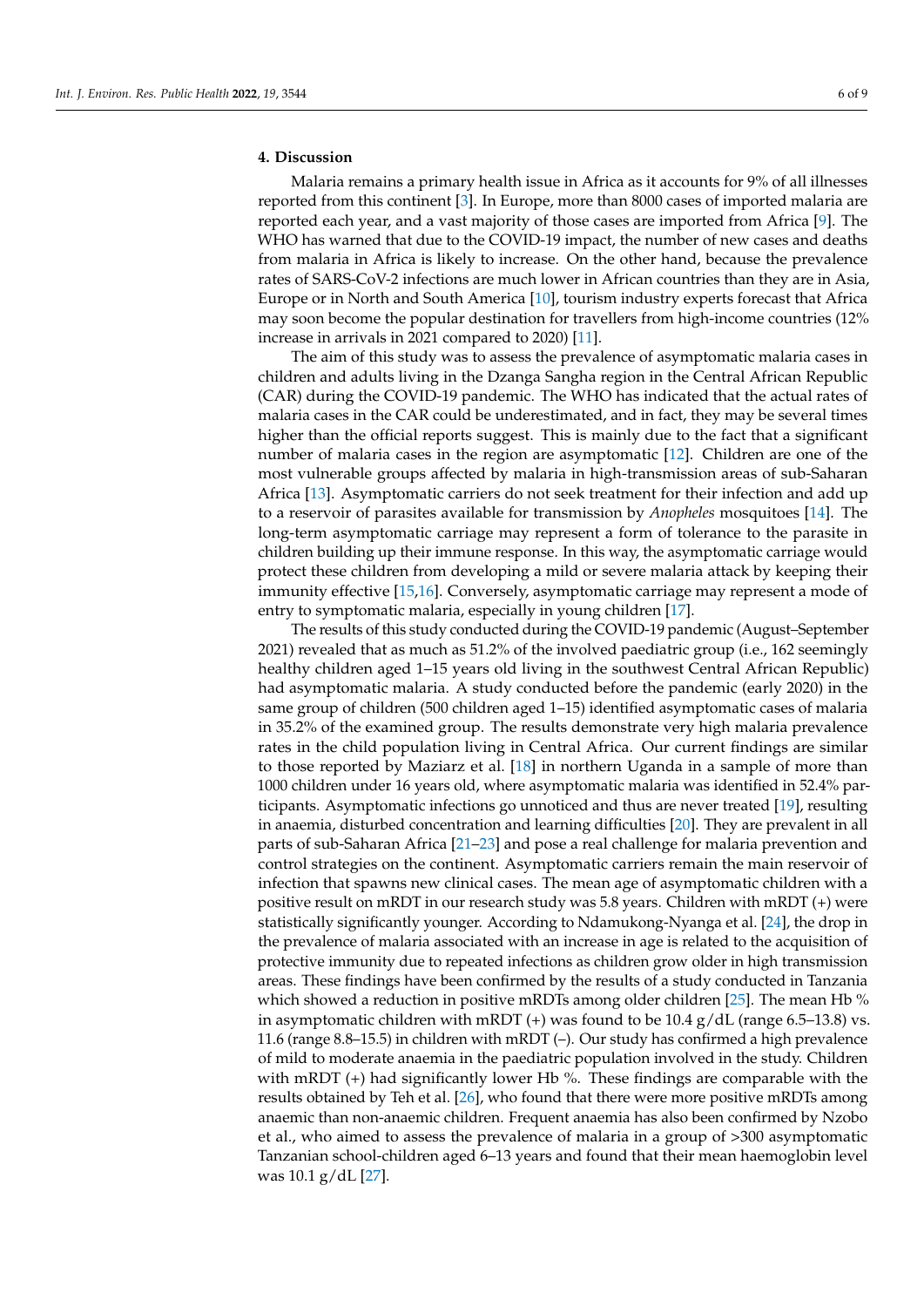The present study revealed that the prevalence of *Plasmodium* infections was much lower among asymptomatic adults ( $n = 353$ ) than it was among children. The study found that only 12.2% of adults were infected with malaria. A lower prevalence rate in this group could be associated with protective antiparasitic immunity. In areas of high malaria transmission, the frequency of clinical events and average parasite densities are likely to decrease with age in line with increasing acquired immunity [\[28\]](#page-8-12). Subsequent *Plasmodium* infections are likely to become less severe and manifest with milder signs and symptoms. They may also be asymptomatic or take the form of infection with low subpatent parasite densities below the limit of detection (50–100 parasites/ $\mu$ L) by mRDT, depending on the gradual development of protective immunity and different degree of antigenic diversity. Age seems to be an important factor affecting the longevity of the humoral response, as adults seem to make better long-lived antibody responses to *Plasmodium* antigens (antibodies protect from reinfection) than children [\[29\]](#page-8-13).

Disruption in the provision of diagnosis, prevention and treatment remains a major obstacle in the fight to eliminate malaria and other tropical diseases from Africa. The same may be true for the efforts undertaken to combat the COVID-19 pandemic. The WHO vaccination strategy assumed that a minimum of 40% of each country's population would receive full primary immunisation against SARS-CoV-2 by the end of 2021 [\[30\]](#page-8-14). To date, only 9% of Africa's population has been vaccinated against COVID-19 [\[30\]](#page-8-14). According to the WHO, Africa is the least affected region globally in terms of the number of reported SARS-CoV-2 infections (1.5%) and the number of COVID-19 deaths (0.1%) [\[31\]](#page-8-15). COVID-19 is the sixth leading cause of death in high-income countries and the 41st cause of death in sub-Saharan Africa [\[32\]](#page-8-16). Africa's low morbidity and mortality rates are primarily due to a lower population median age and a lower obesity prevalence compared to highincome countries in Europe or North America [\[31\]](#page-8-15). On the other hand, a small number of confirmed cases may be attributable to limited testing. Focusing on the COVID-19 pandemic and diverting resources from treating other conditions may slow down the fight against infectious diseases which are endemic in Africa [\[31\]](#page-8-15).

Limitations of the study: no information on cases of malaria among pregnant women in the study group, lack of microscopy data and PCR confirmation of malaria infections (low sensitivity of RDT compared to PCR may lead to false-negative results and an underestimation of the prevalence rate of asymptomatic *Plasmodium* carriers), possible long-term positivity of HRP2-based mRDTs even after complete elimination of *P. falciparum* from patients with effective treatment.

#### **5. Conclusions**

The current prevalence of asymptomatic malaria in children living in the southwest of the Central African Republic is very high. In contrast, the prevalence of asymptomatic malaria in adults studied at the same time and place was found to be several times lower than in the paediatric population, which might be attributable to their acquired protective immunity against *Plasmodium* infections. The WHO has warned that there may be a further increase in malaria-related morbidity and mortality in Africa in the following years, as a consequence of diverting funding from control strategies aimed at diagnosis, prevention and treatment of tropical diseases (including malaria) to the COVID-19 control strategies.

**Author Contributions:** Conceptualisation, K.K.; methodology, K.K.; software, K.K.; validation, E.B.- S.; formal analysis, E.B.-S.; investigation, K.K.; resources, E.B.-S.; data curation, K.K.; writing, K.K. All authors have read and agreed to the published version of the manuscript.

**Funding:** The research was funded by the Ministry of Science and Higher Education in Poland, grant number 587/WIM/2021, and the APC was funded by the Military Institute of Medicine, Warsaw, Poland. The funders had no role in the study design, data collection and analyses, decision to publish or preparation of the manuscript.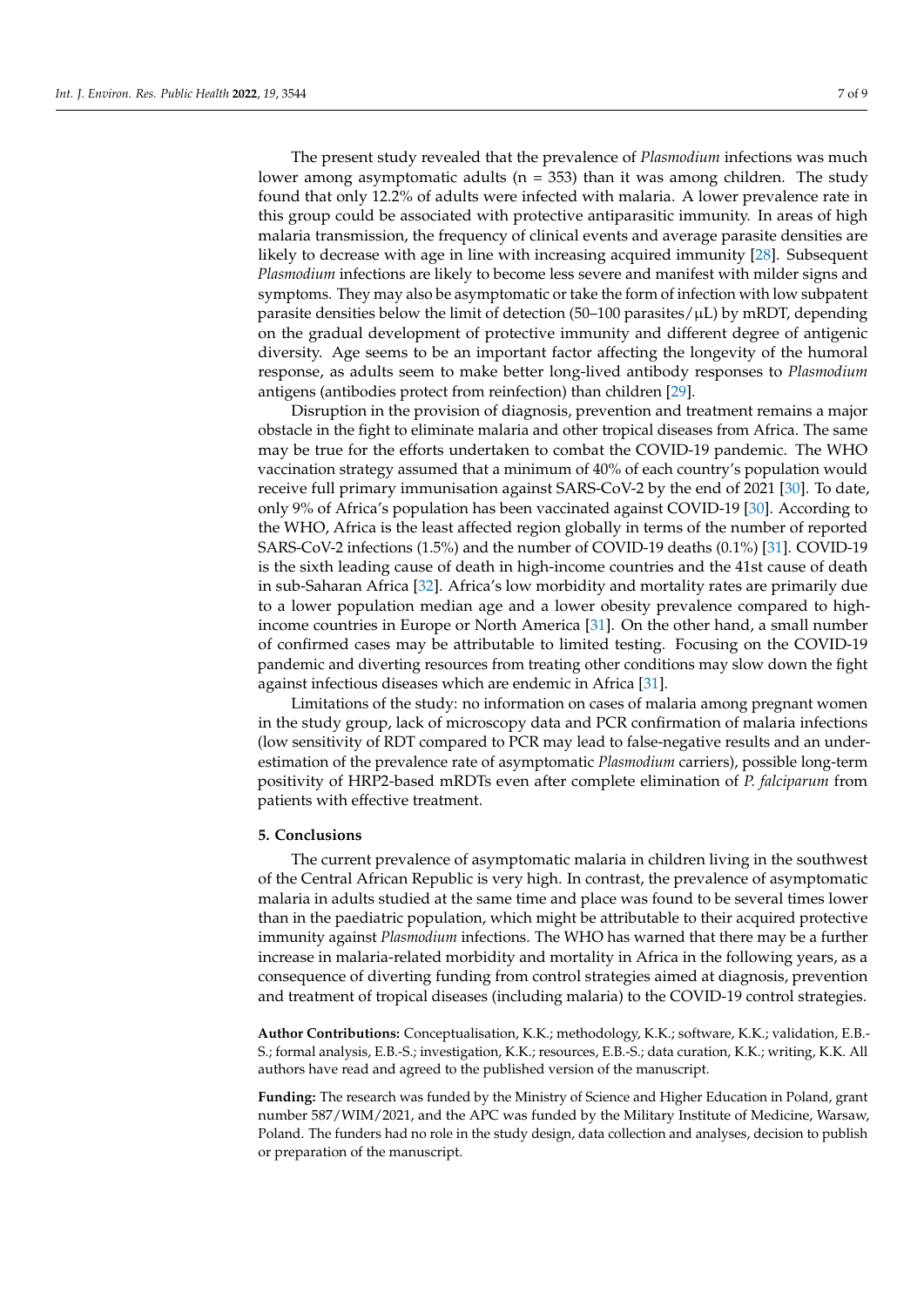**Institutional Review Board Statement:** The study was conducted according to the guidelines of the Declaration of Helsinki and approved by the Ethics Committee at the Military Institute of Medicine, Warsaw, Poland, decision number 22/WIM/2020).

**Informed Consent Statement:** Informed consent was obtained from all subjects involved in the study.

**Acknowledgments:** The authors are grateful to Wojciech Lula (a catholic mission superior and manager of the healthcare centre in Monasao, Central African Republic) and medical personnel for their assistance and supervision in patient recruitment, collection of personal data and performing the screening tests.

**Conflicts of Interest:** The authors declare no conflict of interest.

#### **Abbreviations**

| CAR        | Central African Republic      |
|------------|-------------------------------|
| СI         | confidence interval           |
| COVID-19   | coronavirus disease 2019      |
| Hb         | haemoglobin                   |
| mRDT       | malaria rapid diagnostic test |
| <b>OR</b>  | odds ratio                    |
| SD         | standard deviation            |
| <b>WHO</b> | World Health Organization     |
|            |                               |

# **References**

- <span id="page-7-0"></span>1. Plewes, K.; Lepold, S.L.; Kingston, H.W.; Dondorp, A.M. Malaria. What's New in the Management of Malaria? *Infect. Dis. Clin. N. Am.* **2019**, *33*, 39–60. [\[CrossRef\]](http://doi.org/10.1016/j.idc.2018.10.002) [\[PubMed\]](http://www.ncbi.nlm.nih.gov/pubmed/30712767)
- <span id="page-7-1"></span>2. Yap, N.J.; Hossain, H.; Nada-Raja, T.; Ngui, R.; Muslim, A.; Hoh, B.-P.; Khaw, L.T.; Kadir, K.A.; Divis, P.C.S.; Vythilingam, I.; et al. Natural Human Infections with Plasmodium cynomolgi, P. inui, and 4 other Simian Malaria Parasites, Malaysia. *Emerg. Infect. Dis.* **2021**, *27*, 2187–2191. [\[CrossRef\]](http://doi.org/10.3201/eid2708.204502) [\[PubMed\]](http://www.ncbi.nlm.nih.gov/pubmed/34287122)
- <span id="page-7-2"></span>3. World Health Organization (WHO). *World Malaria Report 2021*; WHO: Geneva, Switzerland, 2021. Available online: [https:](https://www.who.int/publications/i/item/9789240015791) [//www.who.int/publications/i/item/9789240015791](https://www.who.int/publications/i/item/9789240015791) (accessed on 10 December 2021).
- <span id="page-7-3"></span>4. Weiss, D.J.; Bertozzi-Villa, A.; Rumisha, S.F.; Amratia, P.; Arambepola, R.; Battle, K.E.; Cameron, E.; Chestnutt, E.; Gibson, H.S.; Harris, J.; et al. Indirect effects of the COVID-19 pandemic on malaria intervention coverage, morbidity, and mortality in Africa: A geospatial modelling analysis. *Lancet Infect. Dis.* **2021**, *21*, 59–69. [\[CrossRef\]](http://doi.org/10.1016/S1473-3099(20)30700-3)
- <span id="page-7-4"></span>5. Gresenguet, G.; Moyen, M.; Koffi, B.; Bangamingo, J.P. Policy brief on improving access to artemisinin-based combination therapies for malaria in Central African Republic. *Int. J. Technol. Assess. Health Care* **2010**, *26*, 242–245. [\[CrossRef\]](http://doi.org/10.1017/S0266462310000231) [\[PubMed\]](http://www.ncbi.nlm.nih.gov/pubmed/20392335)
- <span id="page-7-5"></span>6. Korzeniewski, K.; Bylicka-Szczepanowska, E.; Lass, A. Prevalence of Asymptomatic Malaria Infections in Seemingly Healthy Children, the Rural Dzanga Sangha Region, Central African Republic. *Int. J. Environ. Res. Public Health* **2021**, *18*, 814. [\[CrossRef\]](http://doi.org/10.3390/ijerph18020814)
- <span id="page-7-6"></span>7. World Health Organization (WHO). *Recommended Selection Criteria for Procurement of Malaria Rapid Diagnostic Tests. Global Malaria Programme*; WHO: Geneva, Switzerland, 2018. Available online: [https://www.who.int/malaria/publications/atoz/rdtselection\\_](https://www.who.int/malaria/publications/atoz/rdtselection_criteria/en/) [criteria/en/](https://www.who.int/malaria/publications/atoz/rdtselection_criteria/en/) (accessed on 10 October 2020).
- <span id="page-7-7"></span>8. Cappellini, M.D.; Motta, I. Anemia in Clinical Practice—Definition and Classification: Does Hemoglobin Change With Aging? *Semin. Hematol.* **2015**, *52*, 261–269. [\[CrossRef\]](http://doi.org/10.1053/j.seminhematol.2015.07.006)
- <span id="page-7-8"></span>9. European Centre for Disease Prevention and Control (ECDC). Malaria—Annual Epidemiological Report for 2019. Available online: <https://www.ecdc.europa.eu/sites/default/files/documents/AER-malaria-2019.pdf> (accessed on 30 October 2021).
- <span id="page-7-9"></span>10. The Center for Systems Science and Engineering (CSSE). *COVID-19 Dashboard*; John Hopkins University: Baltimore, MD, USA, 2022. Available online: <https://gisanddata.maps.arcgis.com/apps/dashboards/bda7594740fd40299423467b48e9ecf6> (accessed on 5 March 2022).
- <span id="page-7-10"></span>11. World Tourism Organization (UNWTO). *Tourism Grows 4% in 2021 but Remains Far below Pre-Pandemic Levels*; WHO: Madrid, Spain, 2022. Available online: <https://www.unwto.org/news/tourism-grows-4-in-2021-but-remains-far-below-pre-pandemic-levels> (accessed on 5 March 2022).
- <span id="page-7-11"></span>12. World Health Organization (WHO). *Country Profiles—Central African Republic*; WHO: Geneva, Switzerland, 2019. Available online: [https://www.who.int/malaria/publications/country-profiles/profile\\_caf\\_en.pdf?ua=1](https://www.who.int/malaria/publications/country-profiles/profile_caf_en.pdf?ua=1) (accessed on 10 October 2020).
- <span id="page-7-12"></span>13. Zekar, L.; Sharman, T. *Plasmodium Falciparum Malaria*; StatPearls Publishing: Treasure Island, FL, USA, 2020. Available online: <https://www.ncbi.nlm.nih.gov/books/NBK555962/> (accessed on 30 October 2020).
- <span id="page-7-13"></span>14. Kimbi, H.K.; Keka, F.C.; Nyabeyeu, H.N.; Ajeagah, H.U.; Tonga, C.F.; Lum, E.; Gah, A.H.; Lehman, L.G. An update of asymptomatic falciparum malaria in school children in Muea southwest Cameroon. *J. Bacteriol. Parasitol.* **2012**, *3*, 2. Available online: [https://www.longdom.org/open-access/an-update-of-asymptomatic-falciparum-malaria-in-school-children-in-muea](https://www.longdom.org/open-access/an-update-of-asymptomatic-falciparum-malaria-in-school-children-in-muea-southwest-cameroon-2155-9597.1000154.pdf)[southwest-cameroon-2155-9597.1000154.pdf](https://www.longdom.org/open-access/an-update-of-asymptomatic-falciparum-malaria-in-school-children-in-muea-southwest-cameroon-2155-9597.1000154.pdf) (accessed on 30 October 2020). [\[CrossRef\]](http://doi.org/10.4172/2155-9597.1000154)